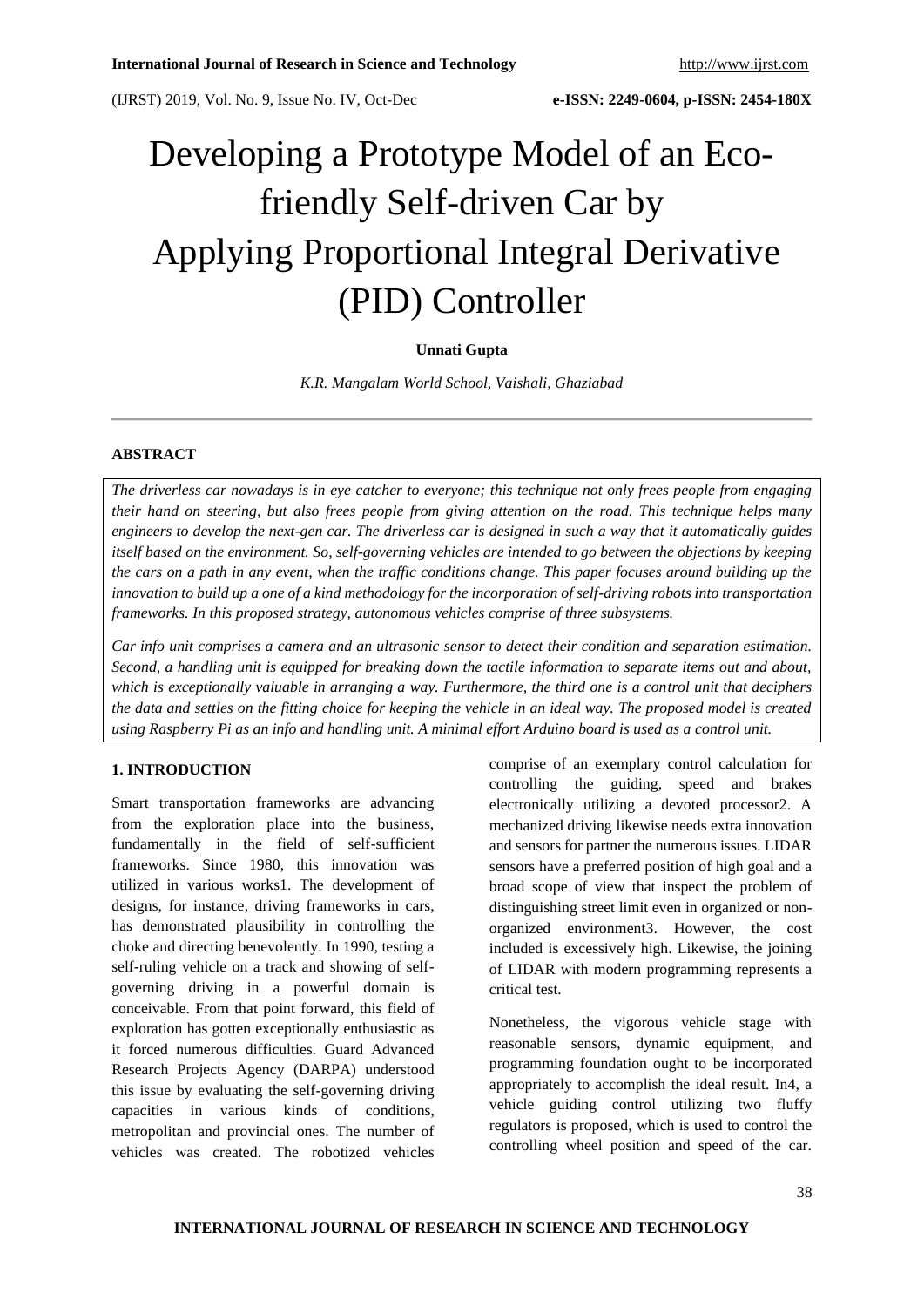Guiding of a car is controlled utilizing two info esteems, one is the sidelong mistake, and another is a precise blunder of the directing wheel. Two Differential Global Positioning System (DGPS) measure both sidelong and rakish blunder. However, it is hard to locate the exact control rules and enrolment capacities for fluffy rationale Controller. Settled PID regulator utilizes the guiding point as information and depends on the yaw rate. The spinner is used to ascertain the yaw rate5.

The vehicle is furnished with a counterfeit vision for path keeping. Path location and Lane-keeping calculation with no fake image dependent on B-Snake model are proposed in6. It utilizes Canny/Hough Estimation of Vanishing Points (CHEVP) a robust control calculation that gives an underlying situation to the B-Snake and is additionally vigorous against commotion. H∞ regulator proposed in7 is utilized to control the back wheel guiding control and yaw rate control with the shut circle driving framework. This framework likewise controls the speed of the vehicle by ascertaining the precise speed of the car. Foothold control framework for electric vehicles by utilizing a fluffy regulator is introduced in8. This framework produces the electric sign to stop or hinder the vehicle for diminishing the slip proportion.

In9, dynamic directing control with the assistance of neural organizations and blast control is summed up. The control input is estimated by computing the separation blunder and direction point mistake for Automated Guided Vehicle (AGV). Following the way or street will be more exact when completed at lower speeds. In any case, when the speed of the independent robot is expanded, it wobbles and

frequently gets off the path10. Along these lines, some control framework on the autonomous robot is needed to empower the robot to cause it to follow the track or predefined way proficiently even at the more prominent speeds11. The strategies and calculations referenced are challenging to execute continuously and dynamic conditions. This requests a proficient control prediction for programmed vehicles progressively and dynamic environment12. In this paper, a programmed vehicle route framework that utilizes a PID regulator for path keeping, Haar course classifier model for object discovery and a front crash framework that uses the ultrasonic sensor for separation estimation is proposed. This paper is composed into the accompanying areas: Section 2 gives the activity of the preparing unit, which is utilized to dissect the caught information and to separate items out and about. This strategy helps arrange the way. Area 2 additionally depicts a mix of fake vision and PID control procedures. Site 3 shows the usage and consequences of the proposed self-governing vehicle, and the last segment closes the proposed work and imparts the thought for future work.

# **2. VEHICLE MODEL**

In Figure 1, the visual representation has been shown the eco-friendly vehicle navigation system using a PID Controller. This framework comprises of info modules, for example, a camera module, and the ultrasonic sensor is taken into consideration into a processing unit. At that point, the preparing unit interprets the data sent by the information units. Also, interpreted information sent over sequential correspondence to the control unit for controlling directing haggle.



**Figure 1.** Diagrammatic representation of the system framework.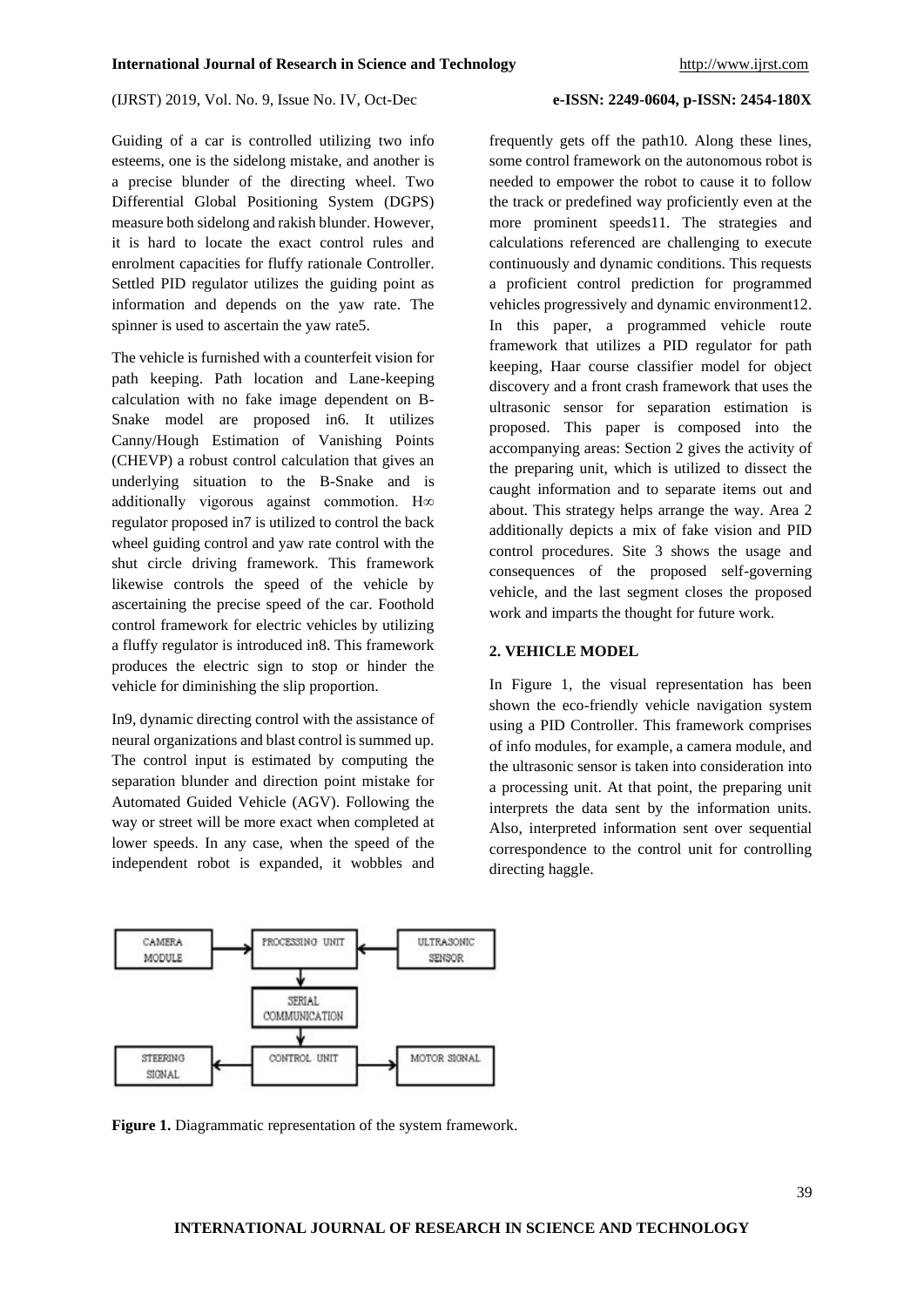## 2.1 Processing Unit

The camera is a significant aspect of the self-driven vehicle for the best possible functionality. The camera module is used to take photos of the environmental factors and camera picture pushed into a handling unit, which tended to down the pixels which are not in the range and detect the pixel present in the limit, so the shading picture changed over to a dark picture with white dabs. In the path location procedure, it is essential to compute the inside situation of that street because the street has an enormous zone. Article Detection is additionally crucial for a preparing unit which depends on Haar Cascade Classifier. Here item characterisation just shone on a stop sign and traffic signal identification. To separate different conditions of the traffic signal (red, green), the particular picture preparing model is required for recognition. Thus Figure 2 typifies the recognition cycle utilising Haar Cascade classifier. A separation estimation task likewise handles by preparing unit since it can just help one pi camera module. Thus, the separation estimation depends on an ultrasonic sensor, which communicates the ultrasonic waves and gets back by the sensor. In the wake of sharing the ultrasonic waves, the ultrasonic sensor will change to get mode. Subsequently, the separation can be determined when passed among sending and getting of ultrasonic waves, after fulfilment of preparing, the data sent to the control unit over the sequential correspondence.

#### 2.2 Control Unit

A cheap Arduino board has been used as a control unit. A control unit comprises a PID control calculation for legitimate control activity. Consequently, the control calculation figures the distinction between the current position and target position in condition (1). As per the pace of mistake, the control unit orders the controlling wheel engines to take a left or right turn. This is a consequence of the related term P in condition (2), where is a Proportional addition.

 $Different$  =  $Target Position$  - (current Position)  $P = Kp * (Difference)$ 

The subordinate term is answerable for giving the pace of progress of mistake. This would assist the vehicle with perceiving precisely how quickly the mistaken change intermittently and in like manner controls the car to achieve the set position. The recipe for Error Rate and subsidiary term D is given in the condition (3) and (4), where is a Derivative increase.

$$
Error Rate = \frac{(Difference) - (Earlier Difference)}{time} \cdot (Exercise \times (Error Rate)
$$

Even after this, the mistake doesn't diminish roughly to zero. So the necessary term is utilised to decide the future blunder by the relationship the prior mistakes. Essential addition I am determined by including subordinate term and actual term in condition (4). This is used to partner the supreme blunder in the framework, which is collective of a minor mistake at a specific timeframe. (5)

Consequently, the blend of these three boundary control activity is performed. The given Table 1 shows the impacts of individual control strategies.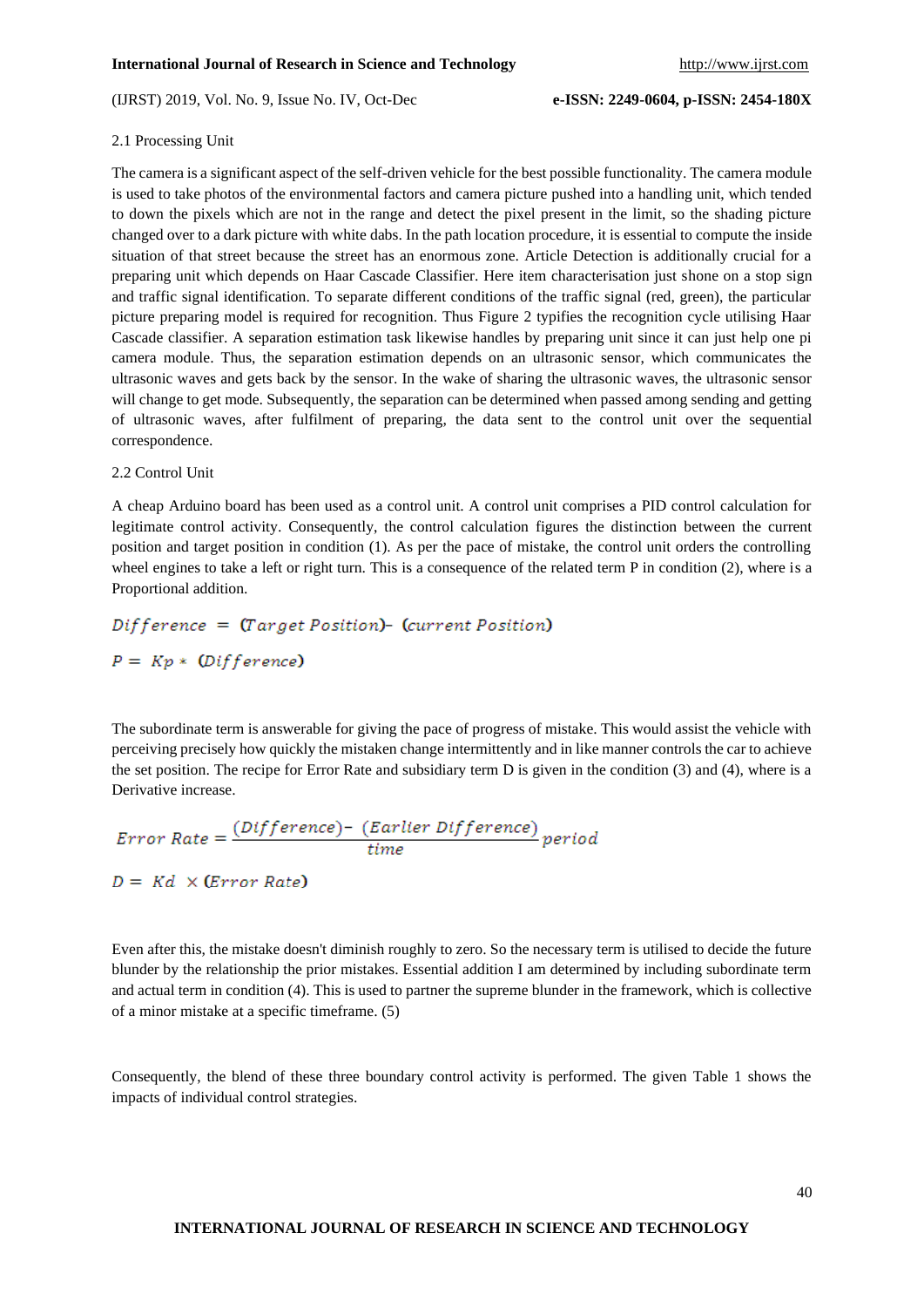# **3. IMPLEMENTATION AND RESULTS**

Furthermore, Figure 4(b) shows a handled picture utilising Open CV programming for recognises the path or street and the earth by changing over the RGB picture into the Gray Scale picture for path location. Figure 5(a) shows the front impact evasion framework, which utilises the ultrasonic sensor. The ultrasonic sensor consistently figures the separation between the vehicles ahead. Figure 5(b) shows whenever estimated partition crosses the predefined esteem, the control signal is sent to the engine and educate to stop the vehicle or hinder the car right away. Table 2 portrays the exploratory aftereffect of traffic signal location utilising the Pi camera, and separation estimation using the ultrasonic sensor. The Table depicts the separation estimation utilising the Pi camera and ultrasonic. The contrast between the genuine separation and estimated separation shows the framework is 90% precise. The mistake in separation estimation is because of Pi camera alignment and high reaction season of the control unit.



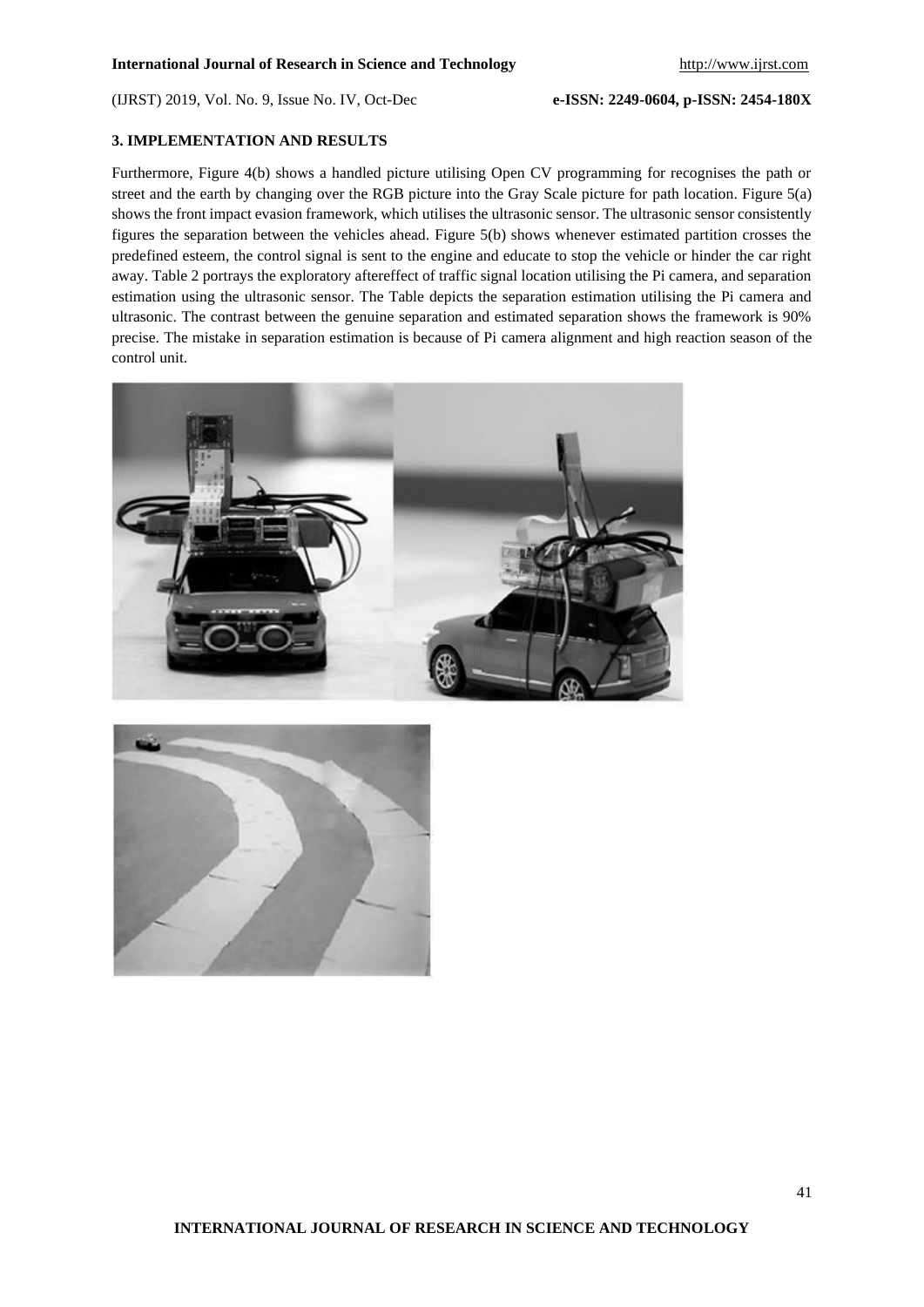# **International Journal of Research in Science and Technology** [http://www.ijrst.com](http://www.ijrst.com/)

(IJRST) 2019, Vol. No. 9, Issue No. IV, Oct-Dec **e-ISSN: 2249-0604, p-ISSN: 2454-180X**



Figure 4. (a) Color image (b) Gray scale image.





Figure 5. (a) Front collision avoidance system distance measurement (b) front collision avoidance system applying break.